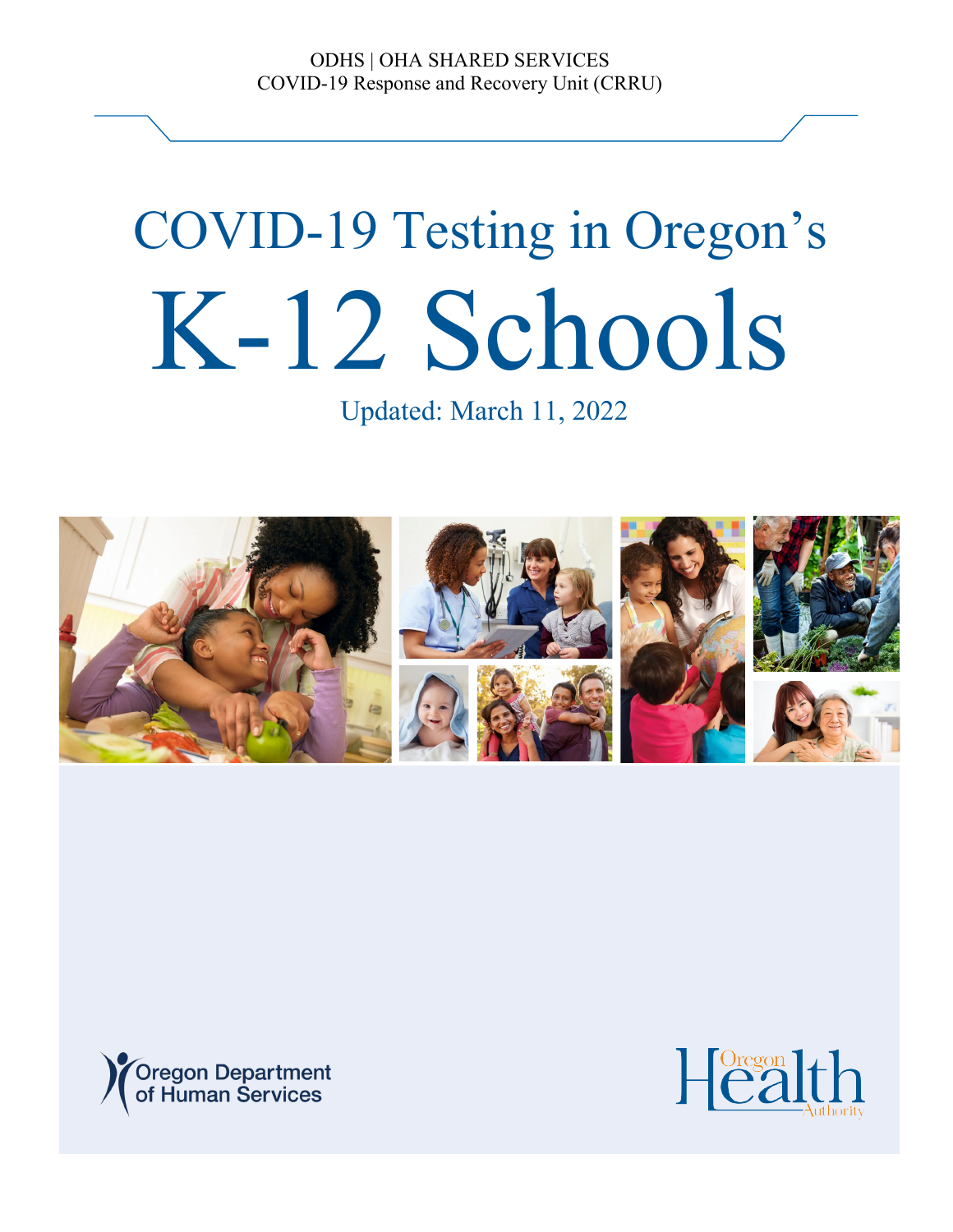| Taking off personal protective equipment, hand washing, and      |  |  |  |
|------------------------------------------------------------------|--|--|--|
|                                                                  |  |  |  |
|                                                                  |  |  |  |
|                                                                  |  |  |  |
|                                                                  |  |  |  |
|                                                                  |  |  |  |
| When a student, staff member, or school cohort has been exposed  |  |  |  |
|                                                                  |  |  |  |
|                                                                  |  |  |  |
|                                                                  |  |  |  |
|                                                                  |  |  |  |
|                                                                  |  |  |  |
|                                                                  |  |  |  |
|                                                                  |  |  |  |
|                                                                  |  |  |  |
|                                                                  |  |  |  |
|                                                                  |  |  |  |
|                                                                  |  |  |  |
| Daily reporting of all positive and negative results through the |  |  |  |
|                                                                  |  |  |  |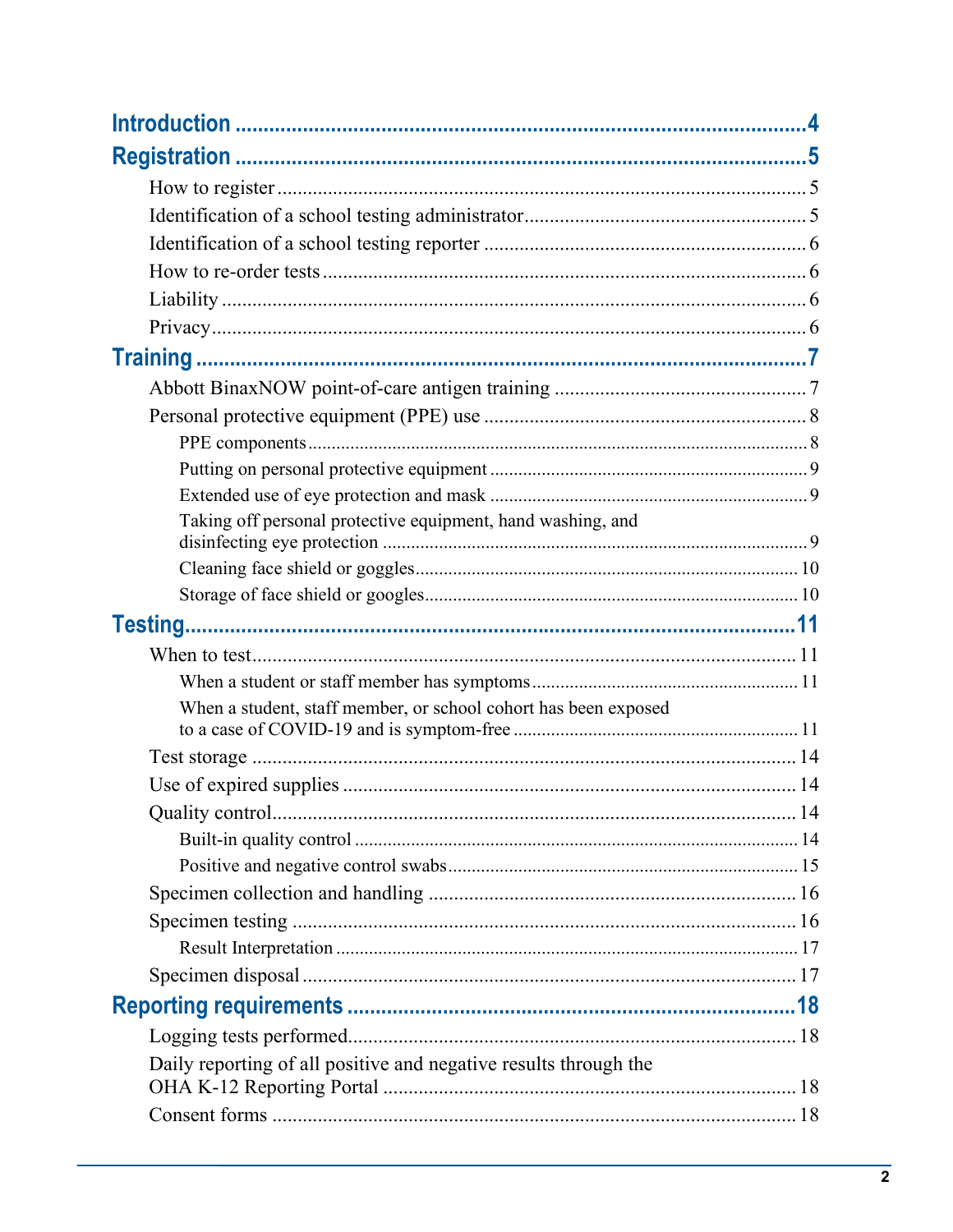| Students or staff with primary COVID-19 symptoms without a known                                                                  |  |
|-----------------------------------------------------------------------------------------------------------------------------------|--|
| Students or staff without symptoms AND with a known exposure to<br>COVID-19 in a masked indoor school setting AND have a negative |  |
| BinaxNOW test following exposure  Error! Bookmark not defined.                                                                    |  |
|                                                                                                                                   |  |
|                                                                                                                                   |  |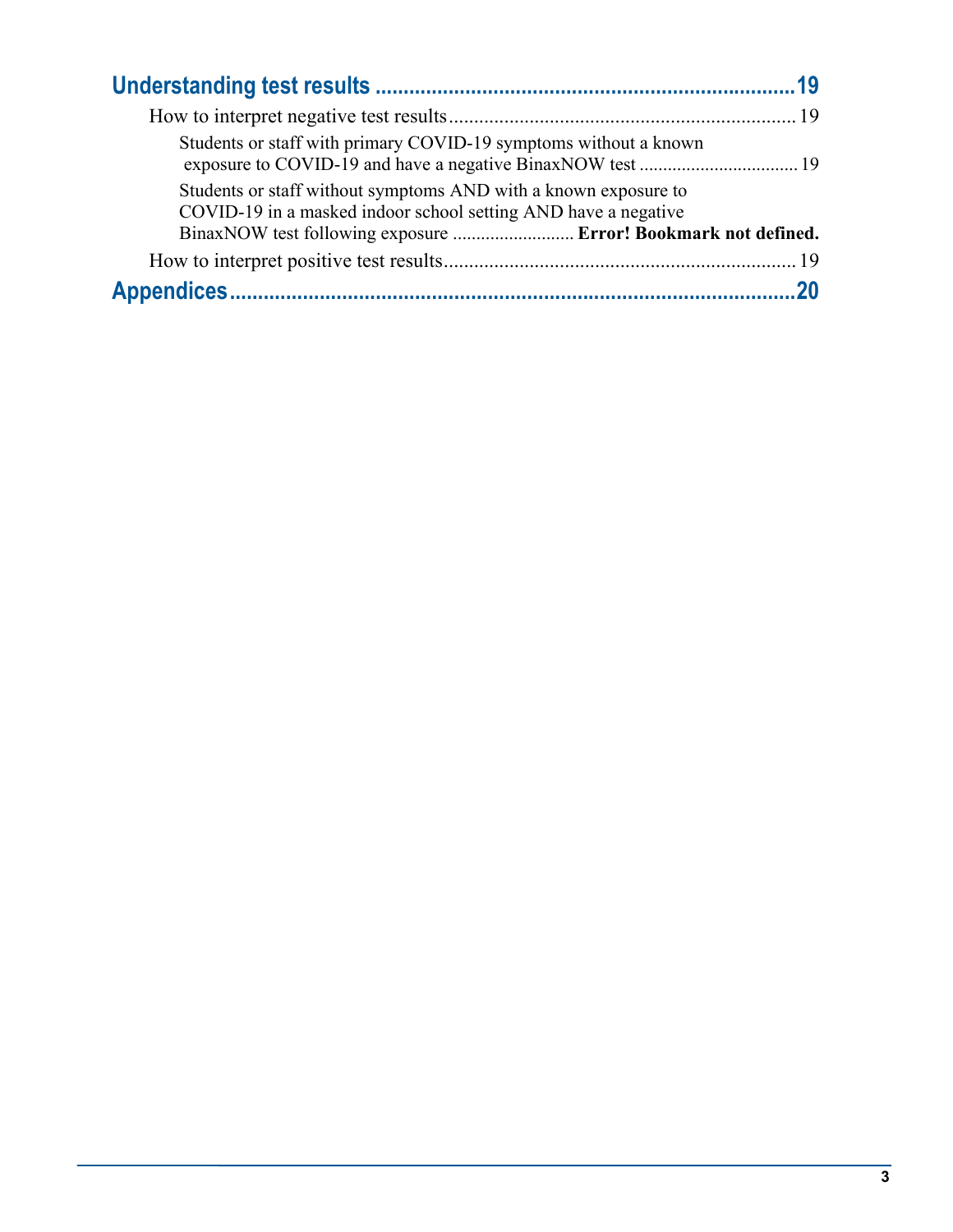# <span id="page-3-0"></span>Introduction

The Oregon Department of Education (ODE), in collaboration with Oregon Health Authority (OHA), has published the [Ready Schools, Safe Learners](https://www.oregon.gov/ode/students-and-family/healthsafety/Documents/Ready%20Schools%20Safe%20Learners%20Resiliency%20Framework%20for%20the%202021-22%20School%20Year.pdf) resiliency framework to outline health and safety requirements to reduce the risk of COVID-19 transmission in Oregon's K-12 schools. To further mitigate the risk of COVID-19 transmission in Oregon's K-12 schools, OHA will support COVID-19 testing in public and private K-12 schools in Oregon offering partial or full in-person instruction for students and staff who display symptoms of COVID-19 or who have been exposed to COVID-19.

**It is strongly recommended that all K-12 schools in Oregon offering partial or full inperson instruction offer free, on-site COVID-19 testing through this program**. For some students, COVID-19 testing in K-12 schools may represent their only access to a COVID-19 test and the importance of this access cannot be overstated.

**This program is intended to test symptomatic or exposed students and school staff only**. The Abbott BinaxNOW testing program should not be used to screen unvaccinated asymptomatic individuals or those without a known exposure to COVID-19. For information about COVID-19 screening in schools, visit the OHA COVID-19 Testing in K-12 Schools [website](https://www.oregon.gov/oha/covid19/Pages/K-12-COVID-19-Testing.aspx) or email [COVIDScreening.Schools@dhsoha.state.or.us.](mailto:COVIDScreening.Schools@dhsoha.state.or.us)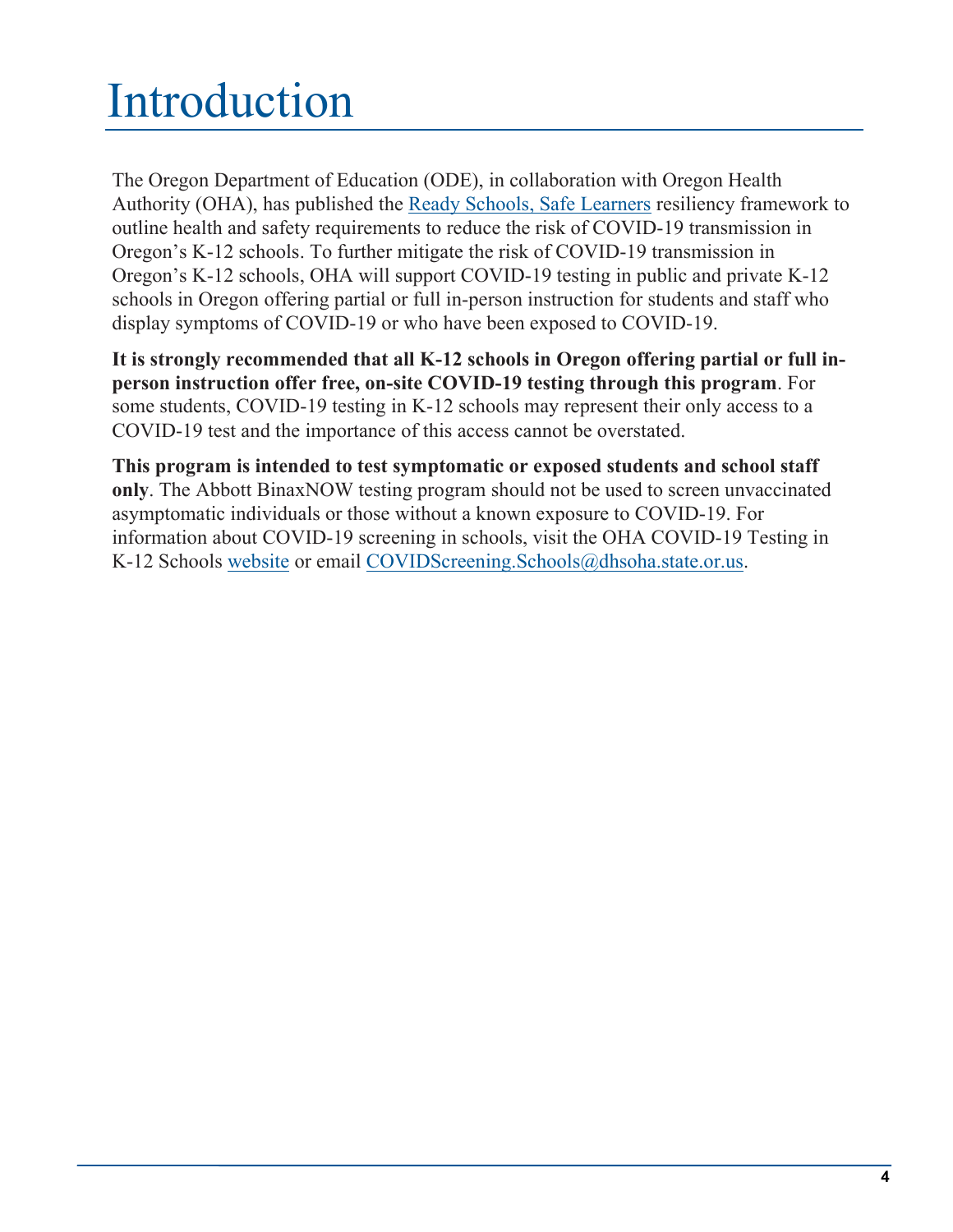# <span id="page-4-0"></span>Registration

### <span id="page-4-1"></span>How to register

All in-school testing will be performed under the umbrella of a Clinical Laboratory Improvement Amendments (CLIA) certificate of waiver and a standing physician order held by OHA.

In order to test for COVID-19 under this waiver, schools must register by completing the online registration and attestation [form.](https://app.smartsheet.com/b/form/9bd258e8053d4af6953100034c05d30d) OHA will send a confirmation of registration via email. **All tests will now be sent to school district offices; school superintendents or their delegee will be responsible for test distribution within their school district**.

Schools may begin COVID-19 testing using the Abbott BinaxNOW once these tests are received, personal protective equipment (PPE) is available, staff or volunteer training is completed, and other testing plan elements are in place per this guidance. All COVID-19 testing performed under this CLIA waiver must be performed in accordance with the procedures outlined in this guidance. Nothing in this guidance is intended to change the manufacturer's instructions or the provisions of the Emergency Use Authorization under which Abbott BinaxNOW may be used.

Schools must notify OHA via email to [schooltesting.covid@dhsoha.state.or.us](mailto:schooltesting.covid@dhsoha.state.or.us) regarding any changes made to the information provided on the initial registration form, including changes in school testing staff.

### <span id="page-4-2"></span>Identification of a school testing administrator

The school testing administrator is a person(s) assigned to perform and log all on-site COVID-19 testing. If a school has a school nurse or trained medical professional on staff, that person could perform the testing administration, however, **the school testing administrator does not need to be a medical professional.** The school testing administrator(s) must complete all required online training modules for the BinaxNOW point-of-care antigen test and carefully review all training regarding personal protective equipment (PPE) use included in this guidance. Districts or schools should designate at least one back-up school testing administrator in the event of absence of the primary testing administrator and to support exposure testing. School testing administrators will be overseeing specimen collection from a distance of greater than 6 feet. Parent and community volunteers can also be a school testing administrator(s) in the event of highvolume testing.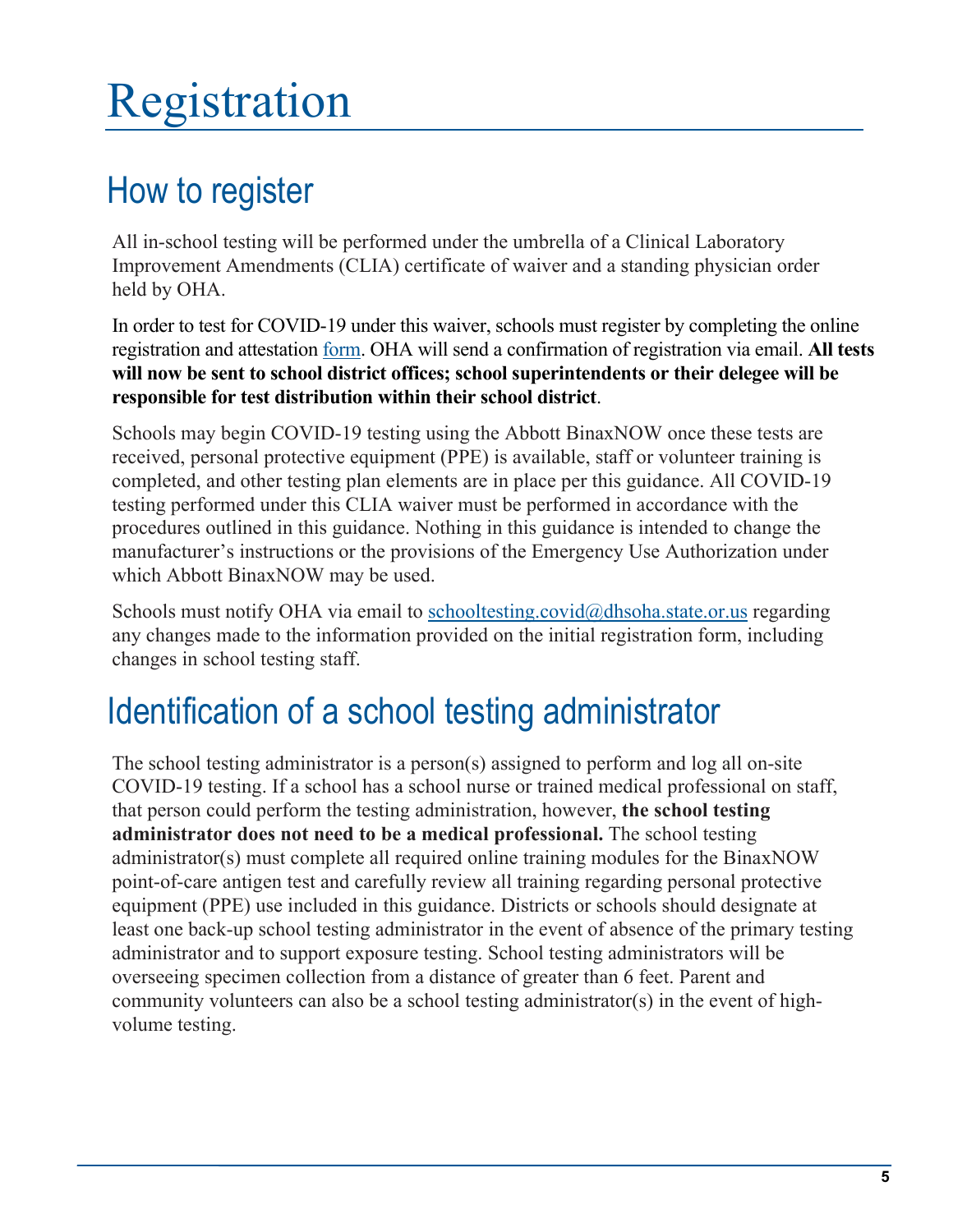### <span id="page-5-0"></span>Identification of a school testing reporter

The school testing reporter is the person designated to perform all COVID-19-related reporting requirements. The school testing reporter should be a member of the school administration or staff. A school may identify more than one school testing reporter.

### <span id="page-5-1"></span>How to re-order tests

When a school's supply is low, public schools should contact their district office to receive additional tests. Superintendents, or their delegee, and private schools can submit a new order for their district [here.](https://app.smartsheet.com/b/form/3103fe4e7dbb4b49932408cef8b401d4) An email confirming receipt of the order will be sent and the **BinaxNOW tests will arrive within 7-10 business days**.

The link for the iHealth self-test order form is available [here.](https://app.smartsheet.com/b/form/831e6bd4db324072b7720b6e64fcfa42) District offices are also responsible for ordering and distribution of self-tests.

### <span id="page-5-2"></span>**Liability**

Schools should contact their own legal counsel, but schools and school personnel, including volunteers, are likely to be entitled to immunity for claims of loss resulting from performing COVID-19 testing under the Public Readiness and Emergency Preparedness (PREP) Act, except for acts of willful misconduct. For additional information about the PREP Act, visit: [https://sharedsystems.dhsoha.state.or.us/DHSForms/Served/le3529.pdf,](https://sharedsystems.dhsoha.state.or.us/DHSForms/Served/le3529.pdf) and [https://www.phe.gov/Preparedness/legal/prepact/Pages/default.aspx.](https://www.phe.gov/Preparedness/legal/prepact/Pages/default.aspx)

### <span id="page-5-3"></span>**Privacy**

Student and staff test results, both positive and negative, shall be kept confidential. Student test results may be shared with the student and their legal guardian only. However, student and staff positive test results will be reported to public health, as required under ORS 433.004 and ORS 433.008. As outlined in the [Ready Schools, Safe Learners](https://www.oregon.gov/ode/students-and-family/healthsafety/Documents/Ready%20Schools%20Safe%20Learners%202020-21%20Guidance.pdf) guidance, schools must train staff and volunteers on confidentiality requirements under FERPA, HIPAA, and local policy regarding student and staff health information, including a COVID-19 diagnosis.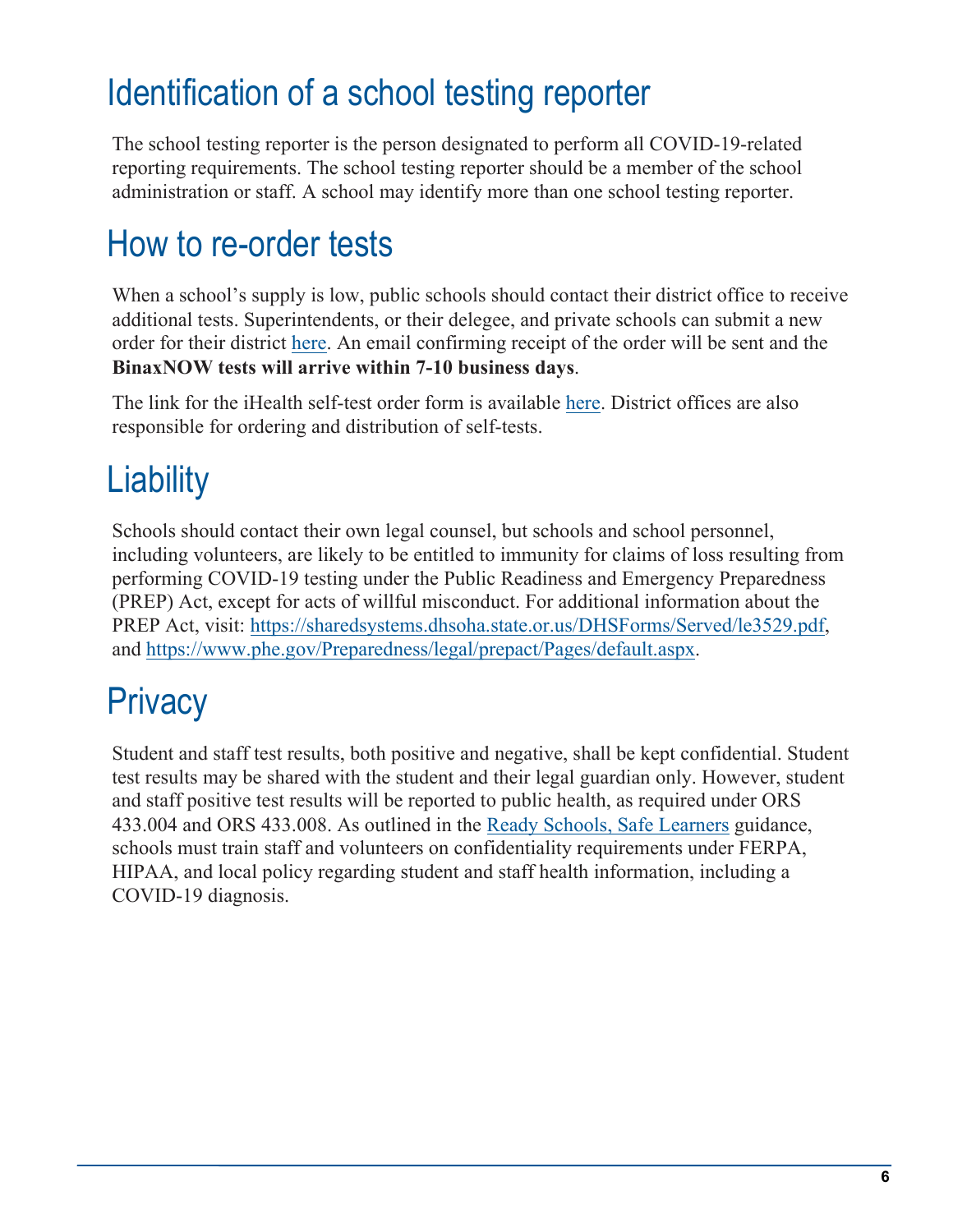# <span id="page-6-0"></span>Training

### <span id="page-6-1"></span>Abbott BinaxNOW point-of-care antigen training

The Abbot BinaxNOW test is most accurate when an individual is tested in the early stages of infection, when the amount of virus in the respiratory tract is generally highest. Under OHA's CLIA waiver, the Abbott BinaxNOW test may be used to test:

- Students or staff with symptoms consistent with COVID-19;
- Exposed students or staff to identify additional cases;
- Exposed cohorts which include individuals at increased risk of severe disease (e.g., individuals with underlying medical conditions or immunocompromised status, individuals age 65 and older, and those who live with individuals at increased risk)—'**test to stay enhanced exposure testing'**

**The Abbott BinaxNOW testing program may not be used for testing students or staff without symptoms or known exposure (i.e., asymptomatic screening) in schools**. For information about COVID-19 screening in schools, visit the OHA COVID-19 Testing in K-12 Schools [website](https://www.oregon.gov/oha/covid19/Pages/K-12-COVID-19-Testing.aspx) or email [COVIDScreening.Schools@dhsoha.state.or.us.](mailto:COVIDScreening.Schools@dhsoha.state.or.us)

The Abbott BinaxNOW point-of-care antigen test produces a COVID-19 test result in 15 minutes. The test does not require a machine or device to operate and can be administered by any person who has completed all required training modules for the Abbott BinaxNOW point-of-care antigen test and carefully reviewed all training regarding personal protective equipment (PPE) use included in this guidance. The test requires a shallow nasal swab which **must** be self-administered under observation. **If a student or staff member is not able to self-collect the specimen under observation, the school testing administrator should refer the student or staff member to their health care provider for COVID-19 testing.** Parents or guardians may also assist students with the self-collection process if they are present when testing is being performed.

The Abbott BinaxNOW training modules are available [here.](https://www.globalpointofcare.abbott/en/support/product-installation-training/navica-brand/navica-binaxnow-ag-training.html) The following modules must be completed by the school testing administrator:

- Module 1: Getting Started
- Module 2: Quality Control
- Module 3: Specimen Collection and Handling
- Module 4: Patient (Individual) Test

Modules 5 and 6 relate to the NAVICA smartphone App and are not required training. **OHA does not recommend use of the NAVICA smartphone app**.

These modules provide a detailed step-by-step guide to the test process. All four modules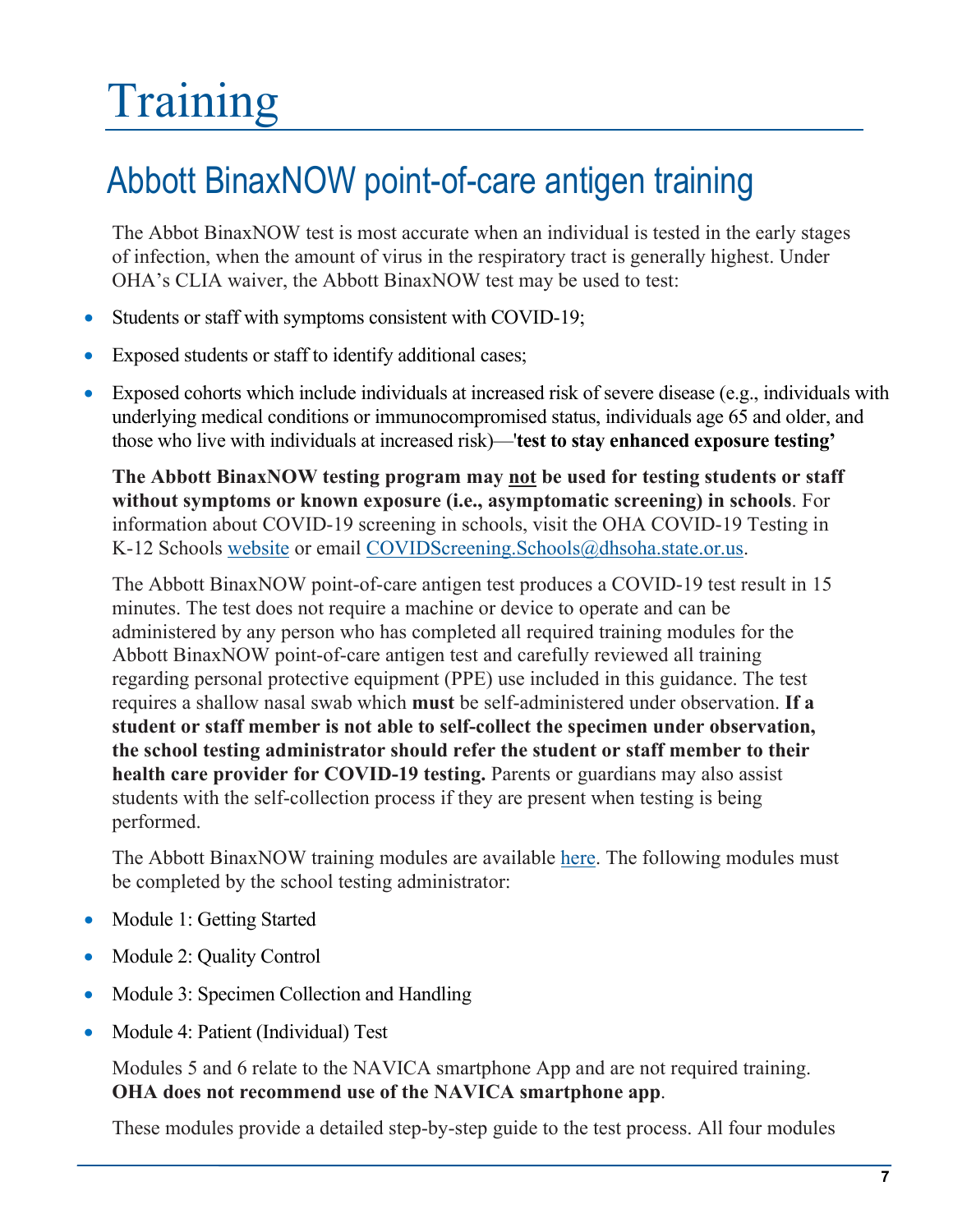must be completed in their entirety prior to performing tests on individuals. We recommend that the school testing administrator watch each training module several times. It is the responsibility of the school leadership to verify that the school testing administrator has completed the necessary training requirements.

Further information about the proper use of the Abbott BinaxNOW test kits can be found on the package insert and [here.](https://www.fda.gov/media/141570/download) This includes detailed information regarding specimen collection, handling, transportation, and storage.

This [video](https://www.youtube.com/watch?v=rRZLDwEHkgY&feature=youtu.be) by Dr. Susan Coffin provides an excellent overview of the Abbott BinaxNOW testing process from start to finish, and must be reviewed by all school testing administrators in addition to the Abbott BinaxNOW training modules prior to performing tests.

### <span id="page-7-0"></span>Personal protective equipment (PPE) use

Abbott BinaxNOW specimens are collected by nasal swab. For most students and staff, these swabs can be self-administered (i.e., the person being tested can place the swab into their own nose) under observation by the testing administrator at a distance of greater than 6 feet. **Students and staff who are unable to self-collect the specimen under observation by the school testing administrator should be referred to their health care provider for COVID-19 testing.** Parents or guardians may also assist students with the self-collection process if they are present when testing is being performed.

Personal protective equipment (PPE) refers to equipment worn to minimize exposure and protect the wearer from infection. Because the Abbott BinaxNOW swabs can be selfadministered, the PPE required for testing is minimal.

#### <span id="page-7-1"></span>PPE components

School testing administrators should wear the following components:

- 1. A disposable medical-grade surgical mask (an N95 respirator is not needed)
- 2. Reusable eye protection (goggles or face shield)
- 3. Disposable gloves.

A gown is not required. The single-use medical-grade mask and gloves should be thrown away once testing is completed. The eye protection should be set aside for cleaning and disinfection. Discarded PPE does not have to be treated as biohazardous waste and can be disposed of into a regular garbage can.

We recommend that the following [handout](https://sharedsystems.dhsoha.state.or.us/DHSForms/Served/le3559.pdf) for putting on and taking off PPE be printed and posted in the area where PPE is stored and testing performed.

School districts will be responsible for securing PPE. The Department of Administrative Services (DAS) and ODE have published a list of all the state price agreements districts or schools can use to purchase PPE. That list is available for download [here.](https://www.oregon.gov/ode/schools-and-districts/grants/Pages/CARES-Act-Resources.aspx)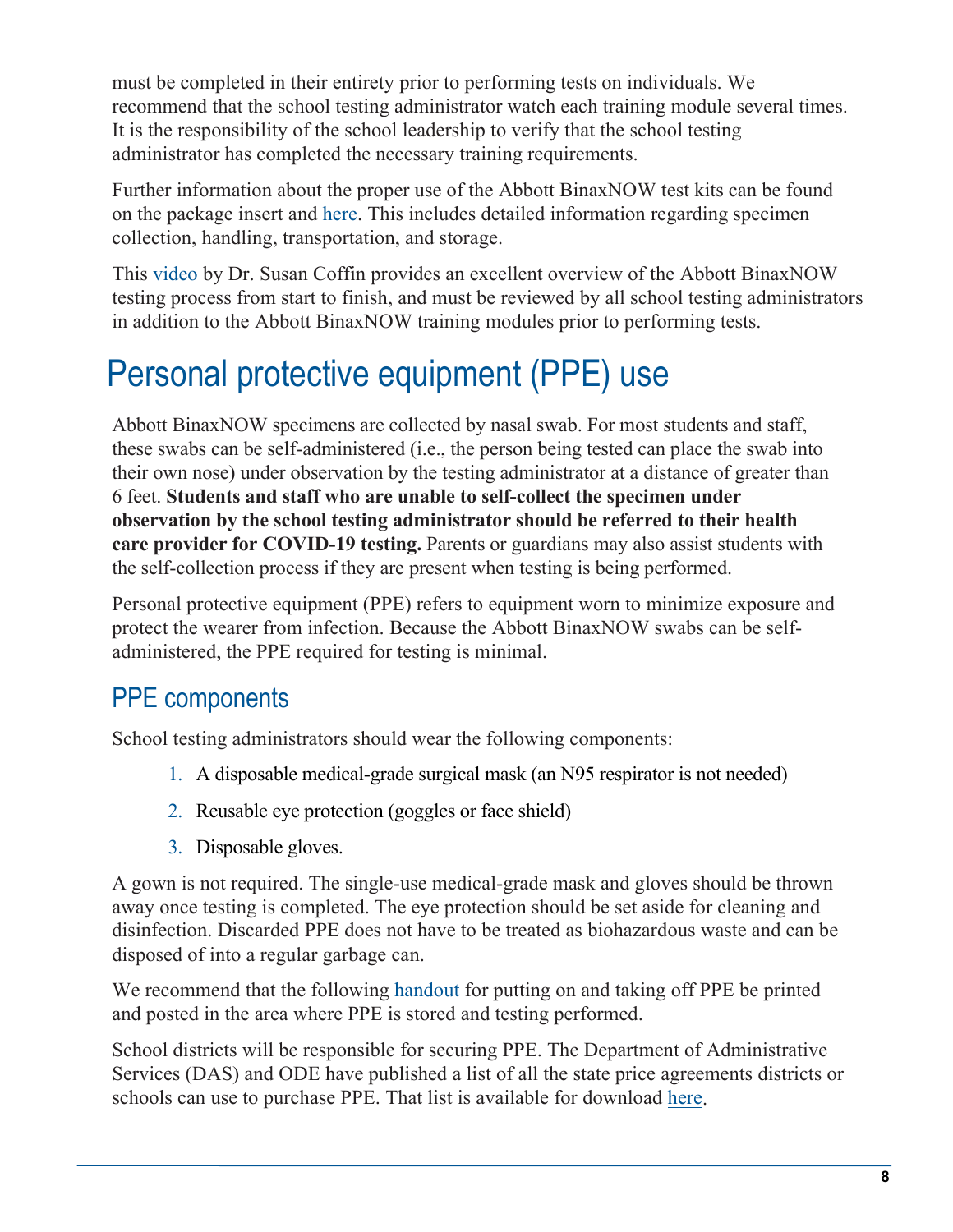#### <span id="page-8-0"></span>Putting on personal protective equipment

Before collecting the specimen(s) for testing, personal protective equipment (PPE) should be put on in the following order:

- 1. Perform hand hygiene by washing hands with soap and water or using an alcohol-based hand sanitizer.
- 2. Remove cloth face covering and put on disposable medical-grade mask.
- 3. Put on face shield or goggles.
- 4. Put on disposable gloves.

Best practice recommendations for PPE use include:

- o Medical-grade mask and eye protection should cover the eyes, nose, and mouth at all times.
- o Staff must perform hand hygiene before and after touching, readjusting, or taking off mask or eye protection.

#### <span id="page-8-1"></span>Extended use of eye protection and mask

When multiple people are being tested in one time period, the same medical-grade mask and eye protection can be worn during multiple specimen collection events (e.g., in the case of group testing). This will optimize school PPE supply and minimize contact with contaminated PPE. However, gloves should be changed after each test is completed. A new pair of disposable gloves should be worn for each test performed.

#### <span id="page-8-2"></span>Taking off personal protective equipment, hand washing, and disinfecting eye protection

After all specimens have been collected and all tests have been completed, PPE should be taken off in the following order:

- 1. Remove gloves and discard into a trash can.
- 2. Clean hands by washing hands with soap and water or using an alcohol-based hand sanitizer.
- 3. Remove face shield or goggles by carefully grabbing the strap and pulling upwards and away from the head without touching the front of the face shield or goggles.
- 4. Put on a new pair of disposable gloves.
- 5. Clean and disinfect eye protection, following manufacturer labeling directions. For more details, see below "Cleaning face shield or goggles."
- 6. Remove gloves and discard into a trash can.
- 7. Clean hands by washing hands with soap and water or using an alcohol-based hand sanitizer.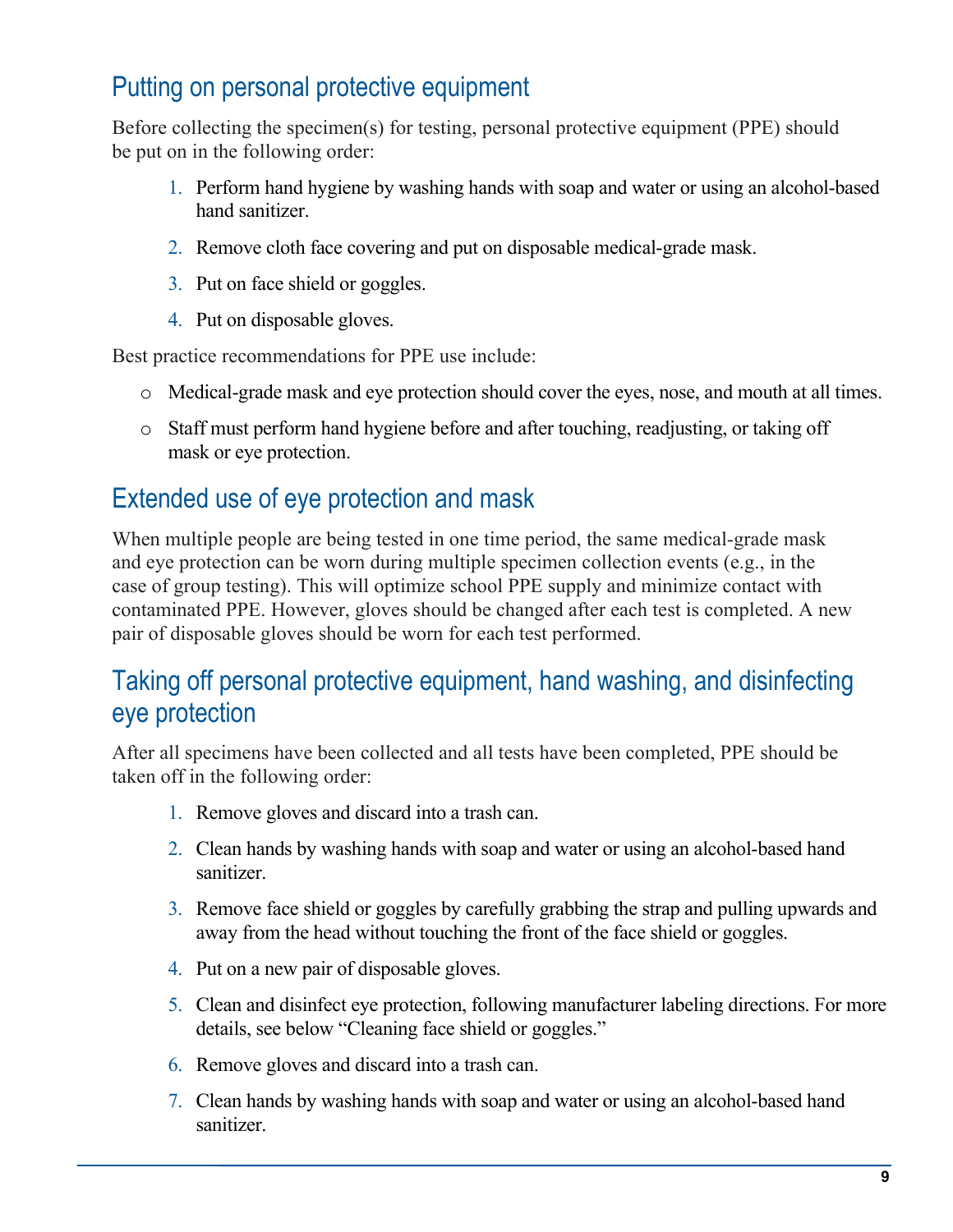- 8. Put away clean eye protection in a labeled bag or container.
- 9. Remove medical-grade mask by carefully untying or unhooking and pulling away from the face without touching the front of the mask and discard into a trash can.
- 10. Clean hands by washing hands with soap and water or using an alcohol-based hand sanitizer.
- 11. Put on your personal, non-medical (e.g., cloth) face covering.

#### <span id="page-9-0"></span>Cleaning face shield or goggles

When manufacturer instructions for cleaning and disinfection are unavailable, consider the following steps according to the [CDC:](https://www.cdc.gov/coronavirus/2019-ncov/hcp/ppe-strategy/eye-protection.html)

- 1. Cleaning: while wearing gloves, carefully wipe the inside, *followed by the outside* of the face shield or goggles using a clean cloth saturated with neutral detergent solution or cleaner wipe.
- 2. Disinfection: carefully wipe the *outside* of the face shield or goggles using a wipe or clean cloth saturated with EPA-registered hospital disinfectant solution. Leave wet for the amount of time specified on the disinfectant label.
- 3. Final wipe down: wipe the outside of face shield or goggles with clean water or alcohol to remove residue.
- 4. Drying: air dry or use clean absorbent towels until fully dry.
- 5. Remove gloves and clean hands using soap and water or an alcohol-based hand sanitizer.

#### <span id="page-9-1"></span>Storage of face shield or googles

After cleaning, disinfecting and drying, eye protection can be stored in a clean bag or container. Eye protection and storage bag/container should be labeled with staff name to prevent sharing and should not be stored with other belongings or other PPE.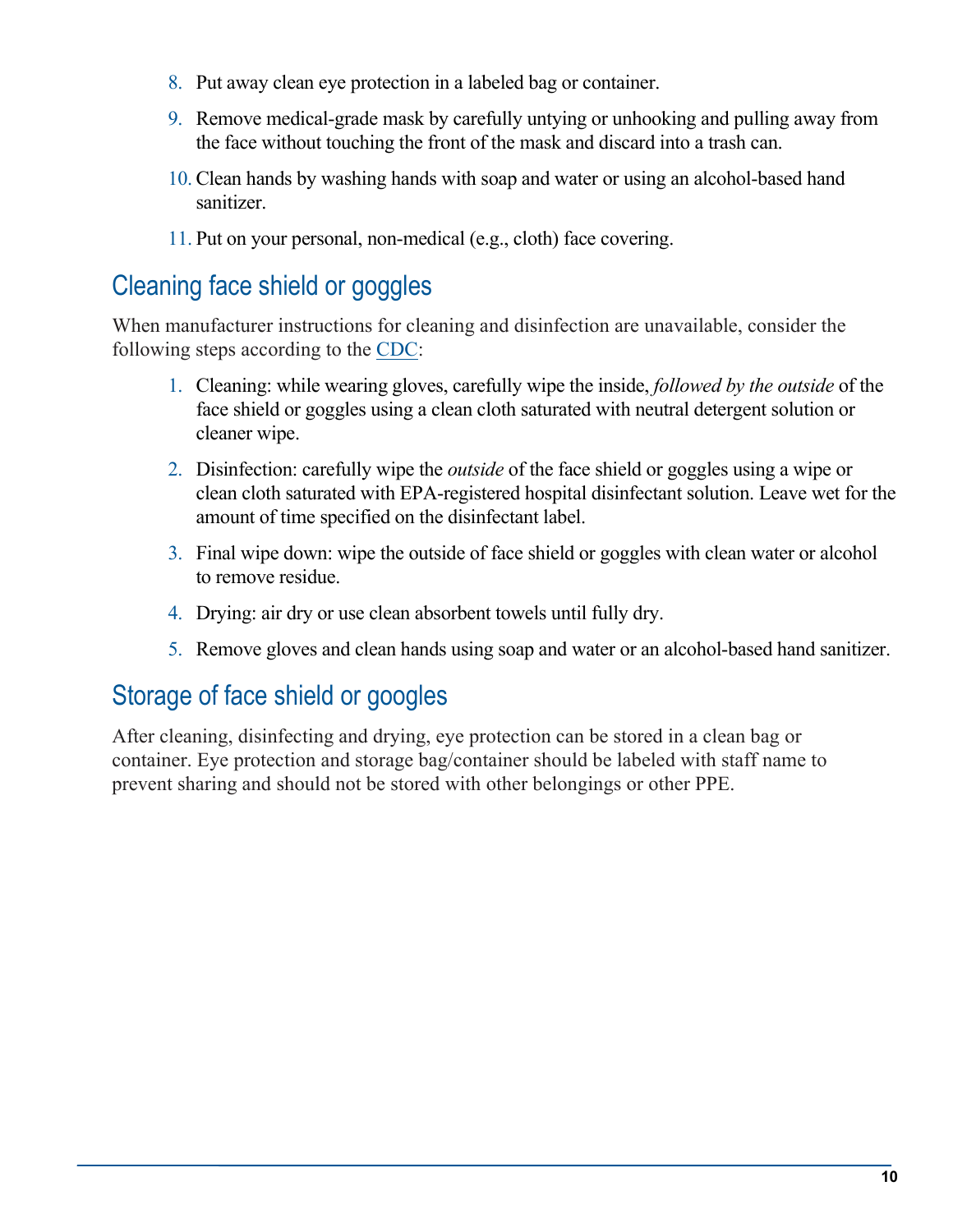# <span id="page-10-0"></span>Testing

The school testing administrator **must** follow the instructions provided in the Abbott BinaxNOW package insert regarding test storage, quality control, specimen collection and handling, and specimen disposal as detailed [here.](https://www.fda.gov/media/141570/download) The Abbott BinaxNOW testing instructions detailed in this section must be followed exactly to ensure an accurate result.

### <span id="page-10-1"></span>When to test

Abbott BinaxNOW tests should only be used to test students with consent on file or staff who agree to testing in the following two scenarios:

#### <span id="page-10-2"></span>When a student or staff member has symptoms

When a student or staff member develops symptoms consistent with COVID-19 while at school, testing may be used to inform their care and return to school. **Primary COVID-19 symptoms include cough, fever or chills, shortness of breath, difficulty breathing, or a new loss of taste or smell**. Note that muscle pain, headache, sore throat, diarrhea, nausea, vomiting, new nasal congestion, and runny nose are also symptoms often associated with COVID-19 and students may be tested for these symptoms as well. Testing for non-primary symptoms is encouraged regardless of vaccination status as a significant proportion of children and fully vaccinated individuals with COVID-19 infection may present with non-primary symptoms.

Any student with primary COVID-19 symptoms who is tested (even if they test negative) must leave school immediately and may not return until allowed by the [Planning for COVID-19](https://www.oregon.gov/ode/students-and-family/healthsafety/Documents/Planning%20and%20Responding%20to%20COVID-19%20Scenarios%20in%20Schools.pdf)  [Scenarios in Schools](https://www.oregon.gov/ode/students-and-family/healthsafety/Documents/Planning%20and%20Responding%20to%20COVID-19%20Scenarios%20in%20Schools.pdf) toolkit.

**Students or staff with primary COVID-19 symptoms should not be asked to return to school for COVID-19 testing if symptoms develop while not at school.** OHA has a separate ["return-to-school" testing protocol](https://sharedsystems.dhsoha.state.or.us/DHSForms/Served/le3560F.pdf) that allows students or staff with symptoms to return to school for COVID-19 testing. Testing under this protocol is available only to school nurses.

#### <span id="page-10-3"></span>When a student, staff member, or school cohort has been exposed to a case of COVID-19 and is symptom-free

When a student, staff member, or school cohort has been exposed to a case of COVID-19 and is symptom-free, two types of testing may be offered:

- 1. **General Exposure Testing:** testing at any time *within* 10 days of the exposure and ideally 5 days following exposure
- 2. **"Test to stay enhanced exposure testing:"** effective March 12, 2022, indoor masking is no longer required in Oregon and contact tracing and quarantine have been paused for the general population, including K-12 settings. To accommodate these changes, test to stay (formerly modified quarantine) will become *optional* enhanced exposure testing.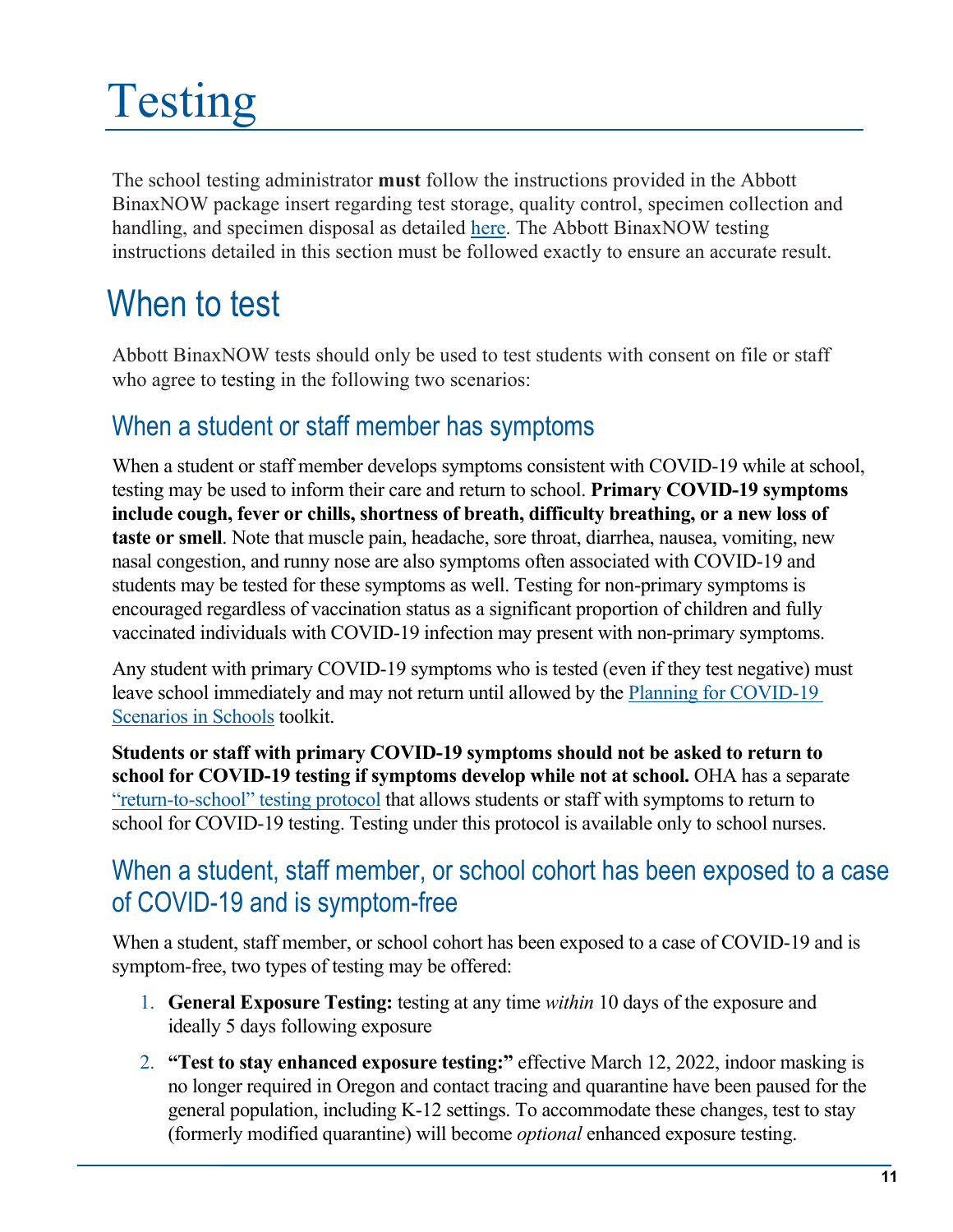#### **General exposure testing**

*Applies to all exposures*

General exposure testing applies to all types of exposures—those which occurred in K-12 settings, during extracurriculars, in the community or in the household. Testing of students and staff who have been exposed to cases of COVID-19 may occur at any time *within* 10 days of their exposure. This testing is most likely to identify additional cases approximately 5 days following exposure. **General exposure testing may also be used at the direction of the local public health authority (e.g., when outbreaks occur).**

#### **"Test to stay enhanced exposure testing"**

*Applies to K-12 exposures in cohorts which include individuals at increased risk of severe disease (e.g., individuals with underlying medical conditions or immunocompromised status, individuals age 65 and older, and those who live with individuals at increased risk)*

#### *Testing of cohorts which include individuals at increased risk of severe disease*

Optional testing of cohorts which include individuals at increased risk of severe disease (e.g., individuals with underlying medical conditions or immunocompromised status, individuals age 65 and older, and those who live with individuals at increased risk) may identify additional cases and prevent onward transmission of COVID-19. In these high-risk cohorts, schools should consider offering testing once to all individuals. The test should occur as soon as the exposure has been identified—because of delays in testing and case reporting, this may be several days following the actual exposure. **Additional mitigation layers, including universal masking, should be thoroughly considered to prevent onward transmission within the cohort.** Students and staff should monitor themselves for new symptoms compatible with COVID-19 (primary and non-primary) for 10 days following the exposure.

#### *Testing of cohorts which include medically fragile individuals*

Optional testing of cohorts which include medically fragile individuals may identify additional cases and prevent onward transmission of COVID-19. In these exceptional-risk cohorts, schools should consider offering testing to all individuals up to daily for the 10 days following exposure. The first test should occur as soon as the exposure has been identified—because of delays in testing and case reporting, this may be several days following the actual exposure. **Additional mitigation layers, including universal masking, should be thoroughly considered to prevent onward transmission within the cohort.** Students and staff should monitor themselves for new symptoms compatible with COVID-19 (primary and non-primary) for 10 days following the exposure.

#### *iHealth COVID-19 Rapid Antigen Self-testing option*

Oregon schools may choose to offer test to stay enhanced exposure testing with the Abbott BinaxNOW tests described in this document, or with at-home iHealth [COVID-19 Rapid Antigen](https://ihealthlabs.com/) [Tests.](https://ihealthlabs.com/)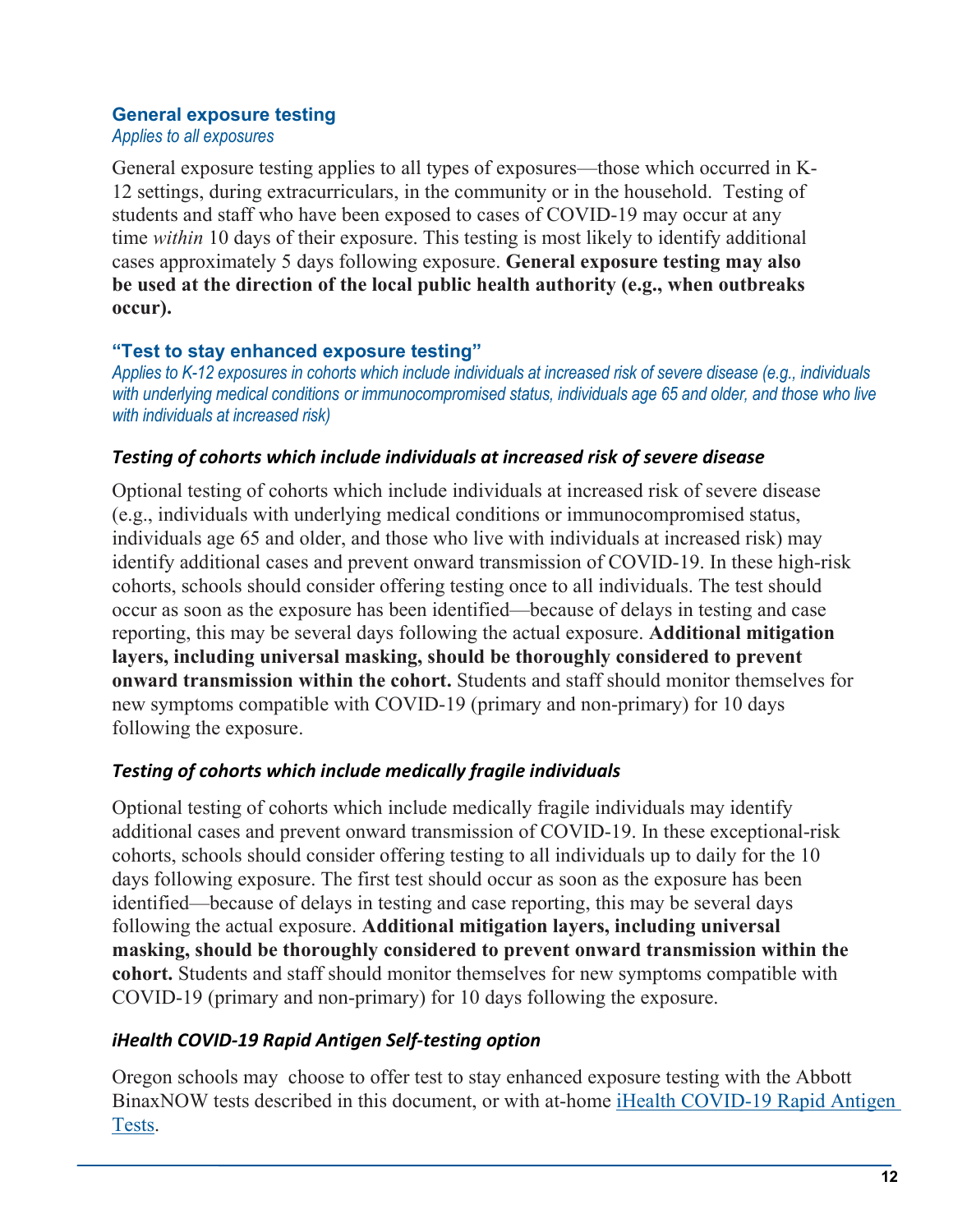For test to stay enhanced exposure testing using at-home tests, schools distribute kits directly to exposed students. Testing is then performed at home. For children under age 15, the parent/guardian must perform the testing. At-home or self-testing does not have to be reported through the K-12 reporting portal. Families participating in test to stay enhanced exposure testing using at-home testing may be asked to sign a results attestation form (Appendix H), however, there is no formal results verification process. Of note, iHealth does offer an app which facilitates the management of group testing. OHA does not formally endorse the use of this app, but some communities may find it a helpful resource.

Schools may offer both test to stay enhanced exposure testing options and may enroll in self-testing [here.](https://app.smartsheet.com/b/form/0d11d783d671400ca595b96bd683b696) The ordering form for the iHealth self-tests is available [here.](https://app.smartsheet.com/b/form/831e6bd4db324072b7720b6e64fcfa42)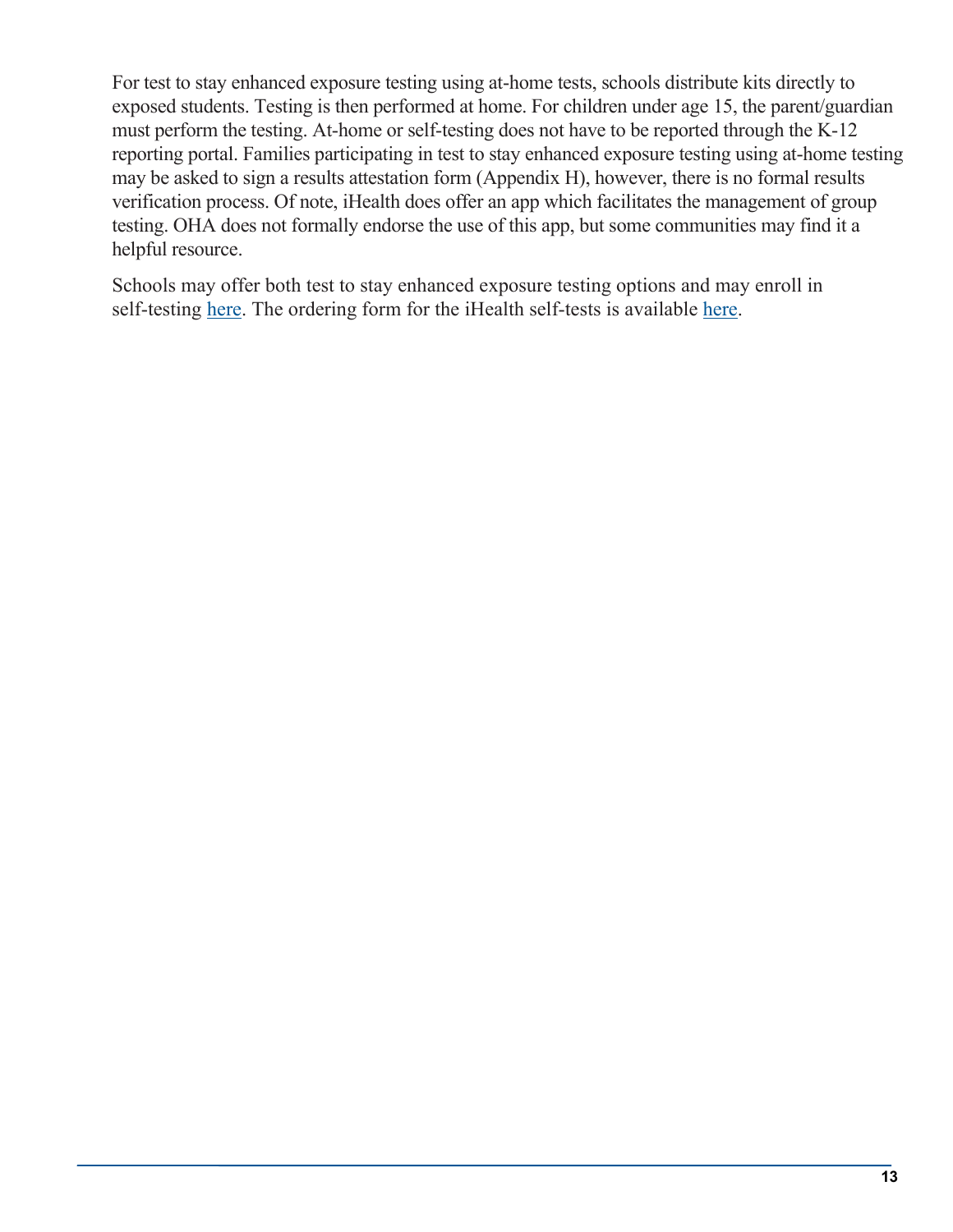### <span id="page-13-0"></span>Test storage

Test kits (test cards and reagent) must be stored at room temperature (between 59 and 86°F).

### <span id="page-13-1"></span>Use of expired supplies

Due to the disrupted COVID-19 testing supply chain, Oregon currently allows use of expired Abbott BinaxNOW testing supplies. Because each test kit includes a built-in quality control system, we feel confident that these expired supplies remain functional.

### <span id="page-13-2"></span>Quality control

The Abbott BinaxNOW tests have a built-in quality control system which must be verified each time a test is run. In addition, quality control testing using a positive and negative control swab should be performed once as training for each new school testing administrator, and upon receipt of each new shipment of BinaxNOW tests.

#### <span id="page-13-3"></span>Built-in quality control

Each time an Abbott BinaxNOW test is performed, the school testing administrator must verify that the built-in quality controls are functional. There are two built-in quality controls.

- 1. Each card test has a blue line present at the control line position which should be visible when the test package is opened.
- 2. If this blue line is not present, the test card should be discarded.
- 3. During each test, the blue line should change its color to pink/purple.
- 4. If the blue quality control has not changed to pink/purple at the time the test result is read, the test card should be discarded and the result recorded as inconclusive.

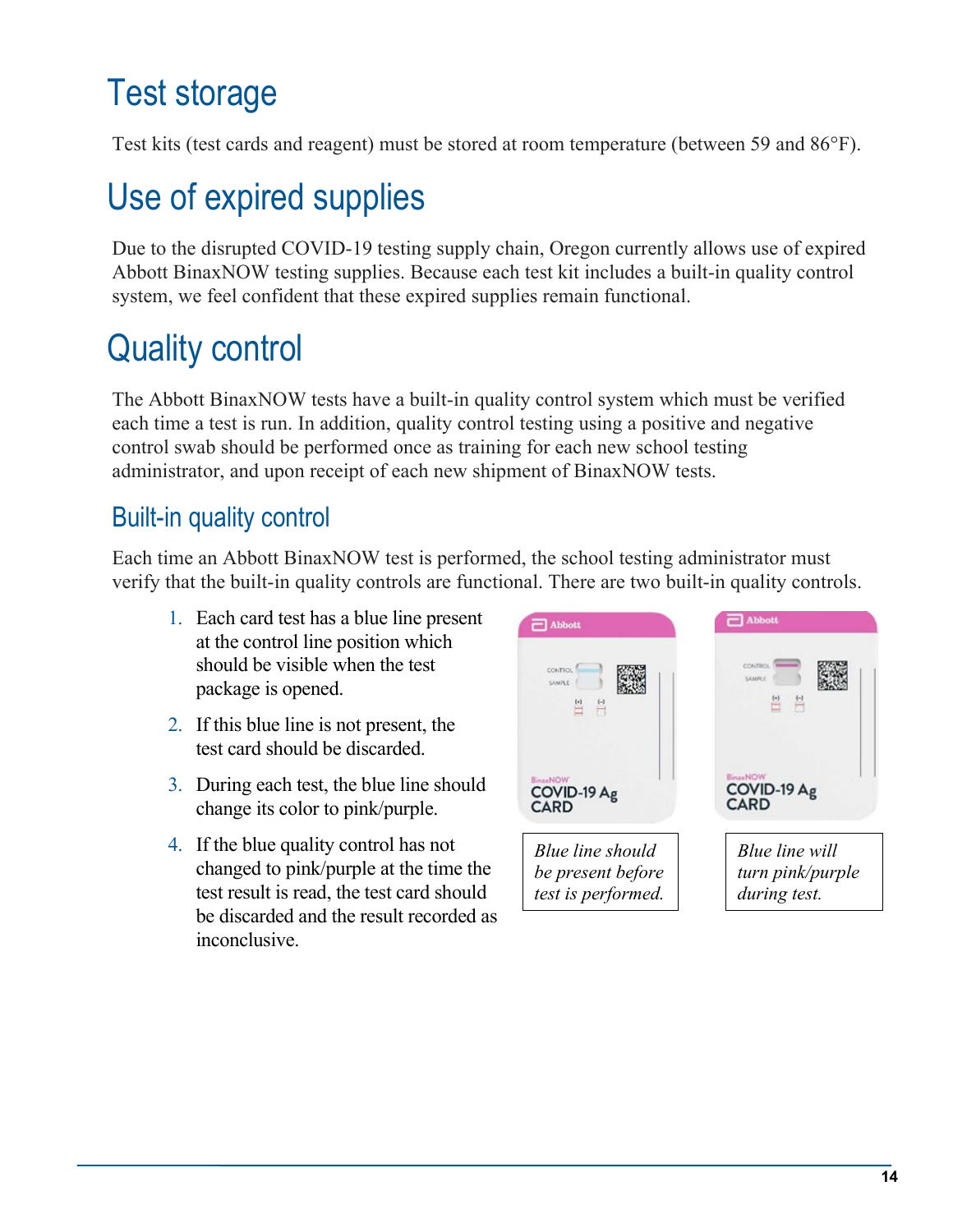#### <span id="page-14-0"></span>Positive and negative control swabs

Each BinaxNOW test kit includes 40 tests plus a positive control swab. A blank sterile swab can be used as a negative control swab. Each of these control swabs (i.e., both a positive and negative swab) should be run once with each new shipment of test kits and once for each new test administrator in order to confirm that the test is working as anticipated and to demonstrate school testing administrator competency. The blue control line must be present prior to performing the quality control swabs. If the blue line is not present, discard the test and contact [schooltesting.covid@dhsoha.state.or.us](mailto:schooltesting.covid@dhsoha.state.or.us) for OHA BinaxNOW testing support. The positive control swab should result as positive. The negative control swab should result as negative. If the positive or negative control swabs do not result as anticipated, contact [schooltesting.covid@dhsoha.state.or.us](mailto:schooltesting.covid@dhsoha.state.or.us) for OHA BinaxNOW testing support. You may also contact the Abbott BinaxNOW Technical Support Advice Line at 1-800-257-9525 between 8 a.m. and 8 p.m. EST or by emailing [ts.scr@abbott.com.](mailto:ts.scr@abbott.com)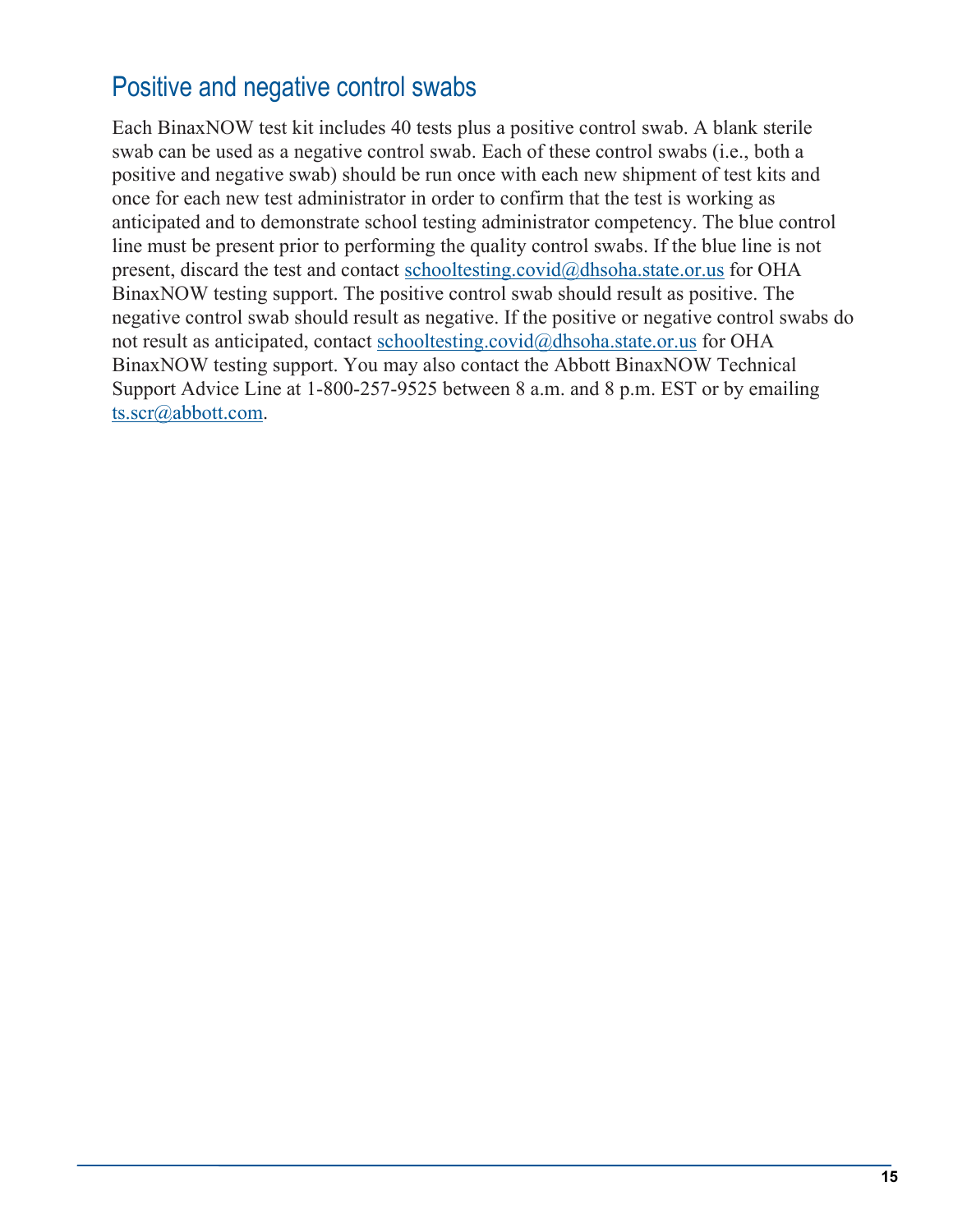### <span id="page-15-0"></span>Specimen collection and handling

Specimens must be collected by the person being tested, under observation by the school testing administrator. The person being tested should be instructed to insert the swab gently into the nostril until resistance is encountered and not more than one inch deep. The person being tested should then be instructed to rotate the swab 5 times around the outer edge of the nostril. Using the same swab, this process should be repeated in the other nostril. While many students and staff will be able to self-collect specimens using this method, not all students or staff will feel comfortable doing so. While students may be encouraged through this process, **they should never be forced or coerced**. It should be recognized that age, certain medical conditions (e.g., anxiety, ADHD) or disabilities may prevent swabs from being collected safely. If there is any doubt as to whether a specimen may be safely self-collected by an individual, the individual should be referred to their healthcare provider for COVID-19 testing.

Specimens should be tested as soon as possible after collection. The specimen should not be returned to its paper wrapper, but may be stored in a clean, unused plastic tube labeled with the student or staff member's name and date of birth for up to one hour. If the specimen cannot be tested within one hour of collection, it cannot be tested and should be discarded.

Tests should be administered in a private setting, such as a designated health or isolation room. Abbott BinaxNOW test kits should not be stored in the same room as tests are performed to avoid the possibility of contamination of test materials. Surfaces of testing rooms should be regularly cleaned and disinfected, including between persons being tested.

### <span id="page-15-1"></span>Specimen testing

To perform the test, the following steps should be observed:

- 1. Open kit and lay it flat—do not use if the pouch is damaged or open
- 2. Verify presence of blue line at control line position
- 3. Hold the extraction reagent bottle  $\frac{1}{2}$  inch above the top hole—do not allow the bottle to touch the test card
- 4. Slowly add 6 drops of reagent to the topmost hole of the swab well
- 5. Insert specimen swab into the bottom hole and firmly push upwards so that the swab tip is visible in the top hole
- 6. Rotate the swab clockwise 3 times in the reagent liquid
- 7. Peel off adhesive liner and close and seal the test card

**The test should be read promptly at 15 minutes.** A dedicated stopwatch or timer should be available for testing. In order to ensure proper test performance, it is important to read the result promptly at 15 minutes and not before. Results should not be read after 30 minutes.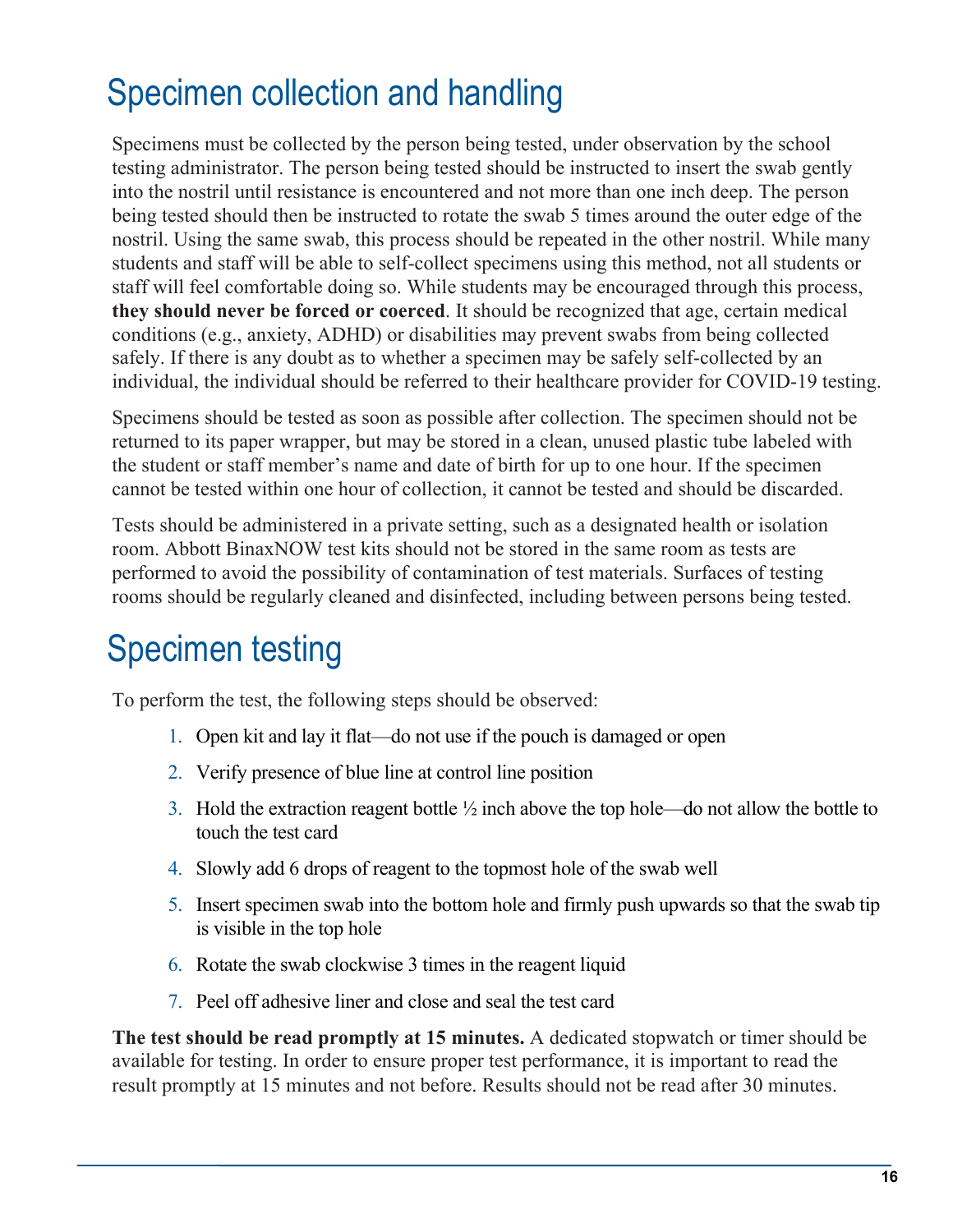#### <span id="page-16-0"></span>Result Interpretation

| <b>Test card</b>       | <b>How to</b>    |                                                                      |
|------------------------|------------------|----------------------------------------------------------------------|
| window                 | interpret        |                                                                      |
| One pink/purple        | Test is negative |                                                                      |
| colored line in        |                  |                                                                      |
| the top half of the    |                  |                                                                      |
| window, in the         |                  | PINK/PURPLE<br><b>CONTROL LINE</b>                                   |
| Control Line           |                  | PINK/PURPLE                                                          |
| position               |                  | <b>SAMPLE LINE</b>                                                   |
| Two pink/purple        | Test is positive |                                                                      |
| colored lines in       |                  | <b>POSITIVE</b><br><b>NEGATIVE</b><br><b>RESULT</b><br><b>RESULT</b> |
| both the Control       |                  |                                                                      |
| & Sample Line          |                  |                                                                      |
| positions <sup>1</sup> |                  |                                                                      |
| If no lines are        | Test is          | <b>Invalid Result</b>                                                |
| seen, or if just       | inconclusive     | No Control Line                                                      |
| the sample line is     |                  |                                                                      |
| seen, the test is      |                  |                                                                      |
| invalid. Invalid       |                  |                                                                      |
| tests should be        |                  | Sample Line Only                                                     |
| repeated on a          |                  |                                                                      |
| new test card.         |                  |                                                                      |

### <span id="page-16-1"></span>Specimen disposal

All components of the test kit may be discarded into a trash can. Additional information about the proper disposal of medical waste exposed to COVID-19 may be found here: <https://www.oregon.gov/deq/FilterDocs/COVID19MedicalWasteFS.pdf>

<span id="page-16-2"></span><sup>1</sup> Note that any visible second pink/purple line in the sample line position should be considered a positive test regardless of how faint the second pink/purple line appears.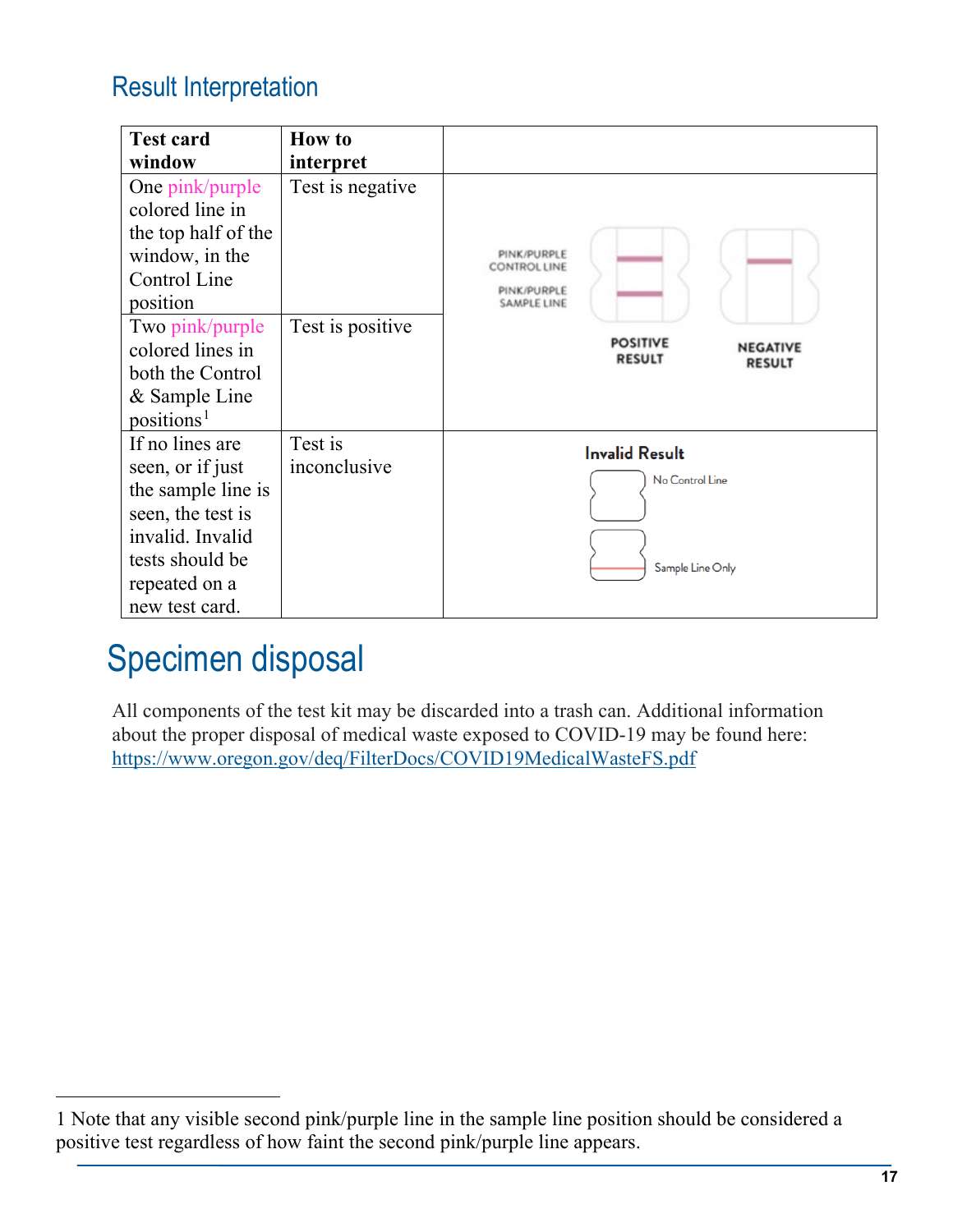# <span id="page-17-0"></span>Reporting requirements

### <span id="page-17-1"></span>Logging tests performed

Results of each test must be promptly logged in the Abbott BinaxNOW Testing Log which can be found [here.](https://sharedsystems.dhsoha.state.or.us/DHSForms/Served/le3562.docx) Testing logs must be kept in a secure location and may be audited by OHA.

### <span id="page-17-2"></span>Daily reporting of all positive results through the OHA K-12 Reporting Portal

**OHA requires all positive COVID-19 test results to be reported daily**. Schools must submit all test results through the OHA K-12 Reporting Portal available at [https://epiweb.oha.state.or.us/fmi/webd/k12%20Reporting%20Portal?homeurl=https://ww](https://epiweb.oha.state.or.us/fmi/webd/k12%20Reporting%20Portal?homeurl=https://www.oregon.gov/ode/students-and-family/healthsafety/Pages/COVID-19-Reporting.aspx) [w.oregon.gov/ode/students-and-family/healthsafety/Pages/COVID-19-Reporting.aspx.](https://epiweb.oha.state.or.us/fmi/webd/k12%20Reporting%20Portal?homeurl=https://www.oregon.gov/ode/students-and-family/healthsafety/Pages/COVID-19-Reporting.aspx)

### <span id="page-17-3"></span>Consent forms

**All students must have written consent (see Appendix B) on file prior to COVID-19 testing**. OHA requires written consent from a parent and/or guardian for all students under the age of 15 receiving the BinaxNOW test. Schools may choose to allow  $15 - 17$ -yearolds to consent to receiving a test under ORS 109.640(2)(a). Staff may give verbal consent at the time of testing. Staff are not required to have a consent form on file in order to be tested for COVID-19.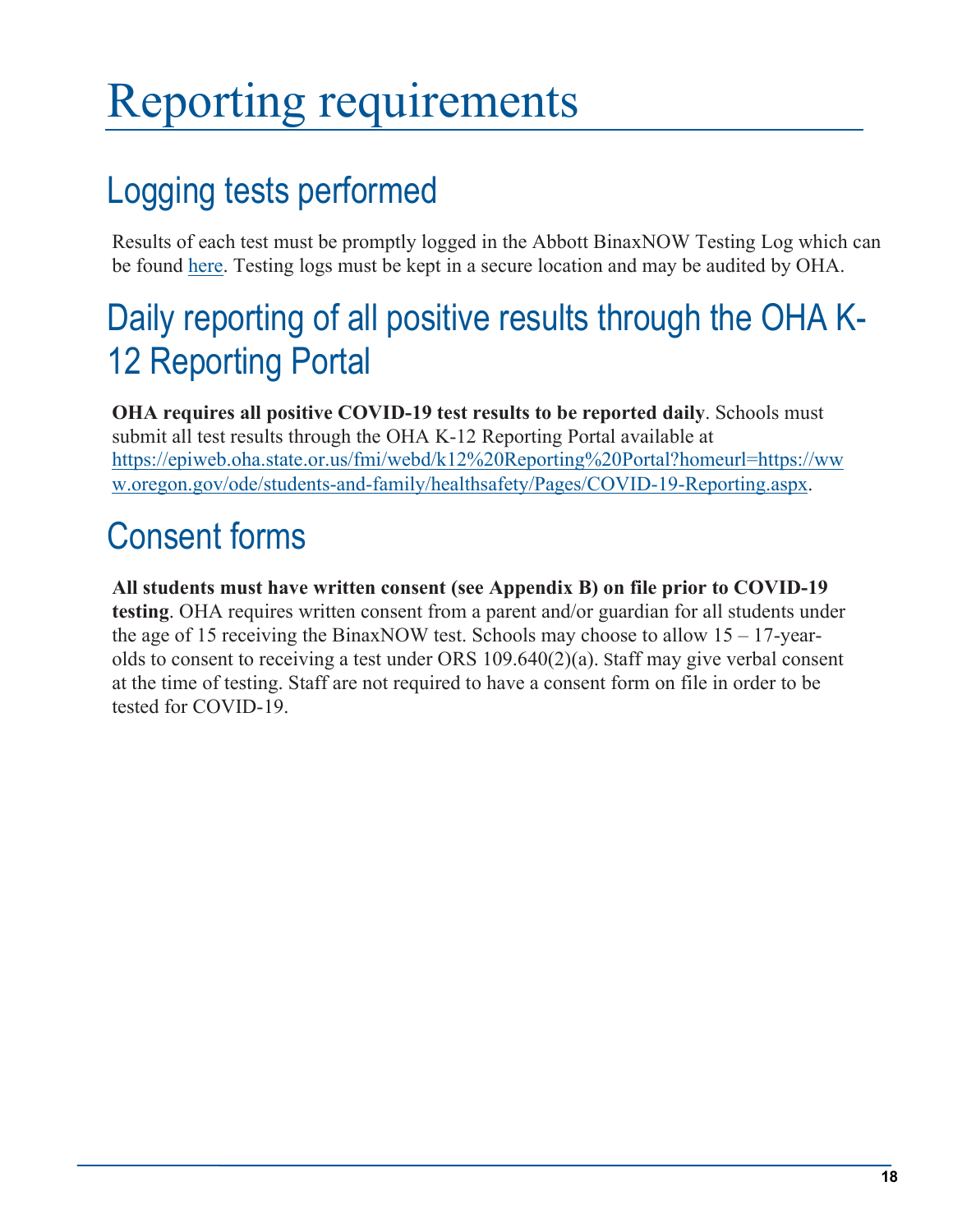# <span id="page-18-0"></span>Understanding test results

### <span id="page-18-1"></span>How to interpret negative test results

Any student with primary COVID symptoms who is tested (even if that test is negative) must leave school immediately and not return until allowed by the [Planning for COVID-19](https://www.oregon.gov/ode/students-and-family/healthsafety/Documents/Planning%20and%20Responding%20to%20COVID-19%20Scenarios%20in%20Schools.pdf)  [Scenarios in Schools](https://www.oregon.gov/ode/students-and-family/healthsafety/Documents/Planning%20and%20Responding%20to%20COVID-19%20Scenarios%20in%20Schools.pdf) toolkit. All COVID-19 tests are imperfect and false negative results may occur. A negative COVID-19 test result should never be interpreted as definitive evidence that a student or staff member is not infected with COVID-19, especially when symptoms compatible with COVID-19 are present. A follow-up test is not required following a negative BinaxNOW test but may be recommended by a healthcare provider in some cases.

#### <span id="page-18-2"></span>Students or staff with primary COVID-19 symptoms without a known exposure to COVID-19 and have a negative BinaxNOW test

Students or staff with primary COVID-19 symptoms who have not had close contact with a case of COVID-19 within the last 10 days should be instructed to stay at home until 24 hours after fever is resolved, without the use of fever-reducing medication, and symptoms are improving.

### <span id="page-18-3"></span>How to interpret positive test results

A positive COVID-19 test result means that a student or staff member is infected with COVID-19. The student or staff member should immediately go home and follow local public health instructions regarding isolation. The typical duration of isolation is 5 days from the onset of symptoms. If a person has no symptoms, the duration of isolation is 5 days from the date of the positive test. People with severe illness (e.g., hospitalized) or severely immunocompromised patients are asked to isolate for 10-20 days. Ultimately, local public health will determine the appropriate period of isolation. All students and staff who test positive for COVID-19 and require medical attention should contact their healthcare provider for additional recommendations.